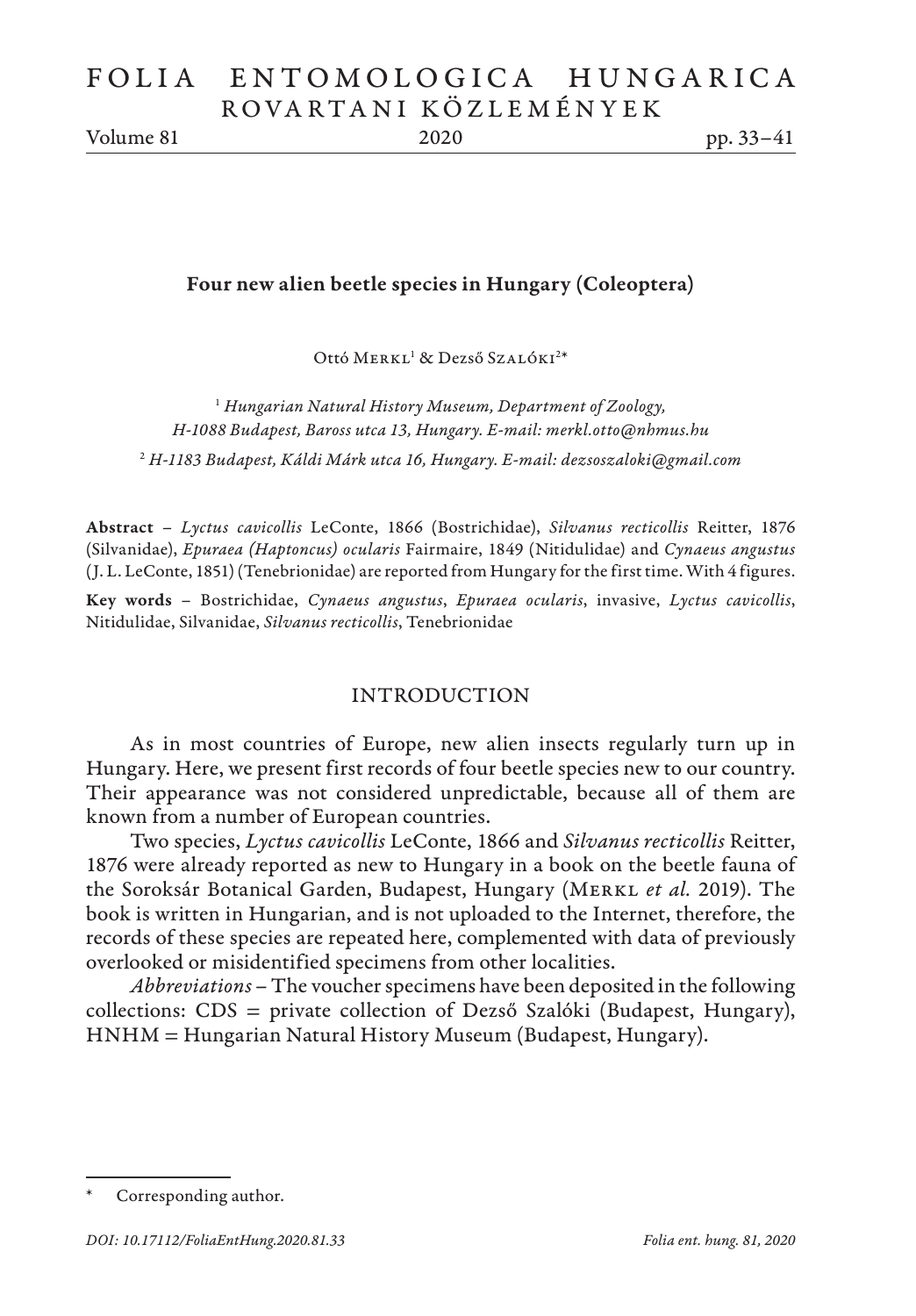#### THE SPECIES

## *Lyctus cavicollis* LeConte, 1866 (Bostrichidae: Lyctinae) (Fig. 1)

*Records* – Budapest: District 11, Árasztó út, side of Danube river, N47.4383°, E19.0483°, swarming at sunset, 27.VI.2019, leg. Tamás Németh (1 specimen, HNHM); District 21, Csepel, Tamariska-domb, N47.4145°, E19.0892°, netted with car, 29.V.2013, leg. Ottó Merkl (1 specimen, HNHM, formerly misidentified as *Lyctus linearis* (Goeze, 1777) in Merkl 2014); District 23, Soroksár Botanical Garden, N47.3994°, E19.1564°, netting with car, 31.V.2018, leg. Ottó Merkl (1 specimen, HNHM). – Fejér county: Óbarok, Nagyegyháza, N47.5071°, E18.56.53°, hand captured, 3.VI.2020, leg. Aranka Grabant & Ottó Merkl (1 specimen, HNHM). – Pest county: Pilisborosjenő, Csíz-hegy, N47.5902°, E18.9874°, 15.VI.2005, leg. Tamás Németh (1 specimen, HNHM); same, but 20.VI.2006 (1 specimen, HNHM); same, but 16.VI.2006 (1 specimen, HNHM); same, but in woodshed, from wood of walnut, 15.II.2011, leg. Tamás Németh (1 specimen, HNHM); Pilisszentlászló, Kopanyica, N47.7198°, E18.9699°, netted with car at sunset, 25.VI.2005, leg. Ottó Merkl (1 specimen, HNHM).

*Notes* – The western powderpost beetle, *Lyctus cavicollis* originates from North America. Its first occurrence in Europe is impossible to define, but the species was already present here in 1974 (GEIS 1996). At the moment introduced and partly naturalised populations are known from Belgium, France, Germany, Netherlands, Switzerland, Iran and Australia, and the species is still extending its area of invasion, due to climate warming (Liu & Geis 2019). The introduction has resulted in the decline of its indigenous relative*, Lyctus linearis* (Goeze, 1777) in natural habitats (Geis 2014). A pest of sapwood timber, it infests wood of a number of unrelated tree species (GEIS & YU 2019).

*Lyctus cavicollis in Hungary* – Specimens flying at sunset were collected with net attached to the roof of a car. Others were found on processed wood in or near residential areas. The known localities are seemingly concentrated in or near the metropolitan area of Budapest, but this bias is due to higher collecting activity in the region.

Proposed Hungarian name: nyugati falisztbogár.

Figs 1–4. Habitus: 1 = *Lyctus cavicollis* LeConte, 1866, 2 = *Silvanus recticollis* Reitter, 1876, 3 = *Epuraea ocularis* Fairmaire, 1849, 4 = *Cynaeus angustus* (J. L. LeConte, 1851).

Not to scale (photos by Tamás Németh)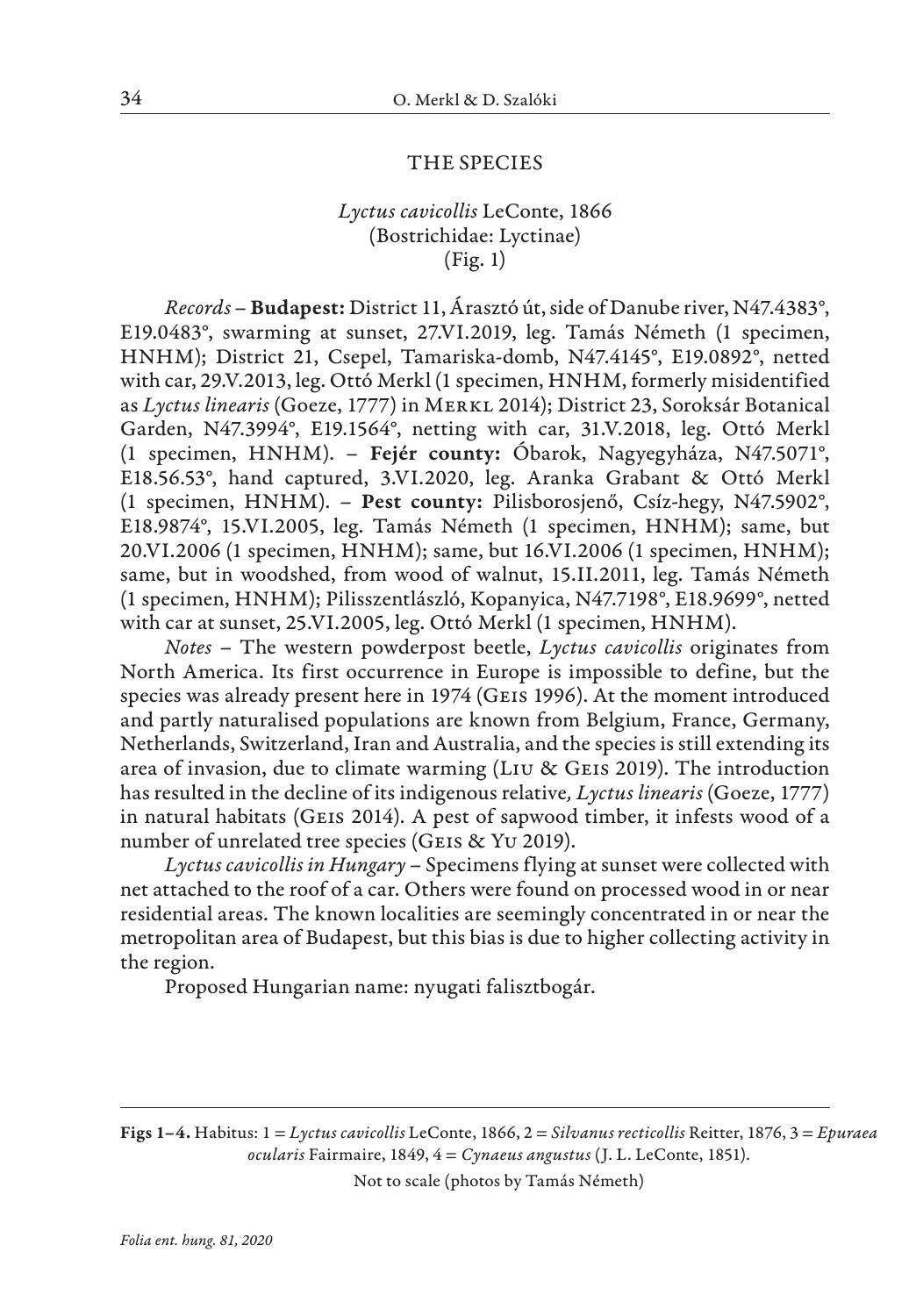

*Folia ent. hung. 81, 2020*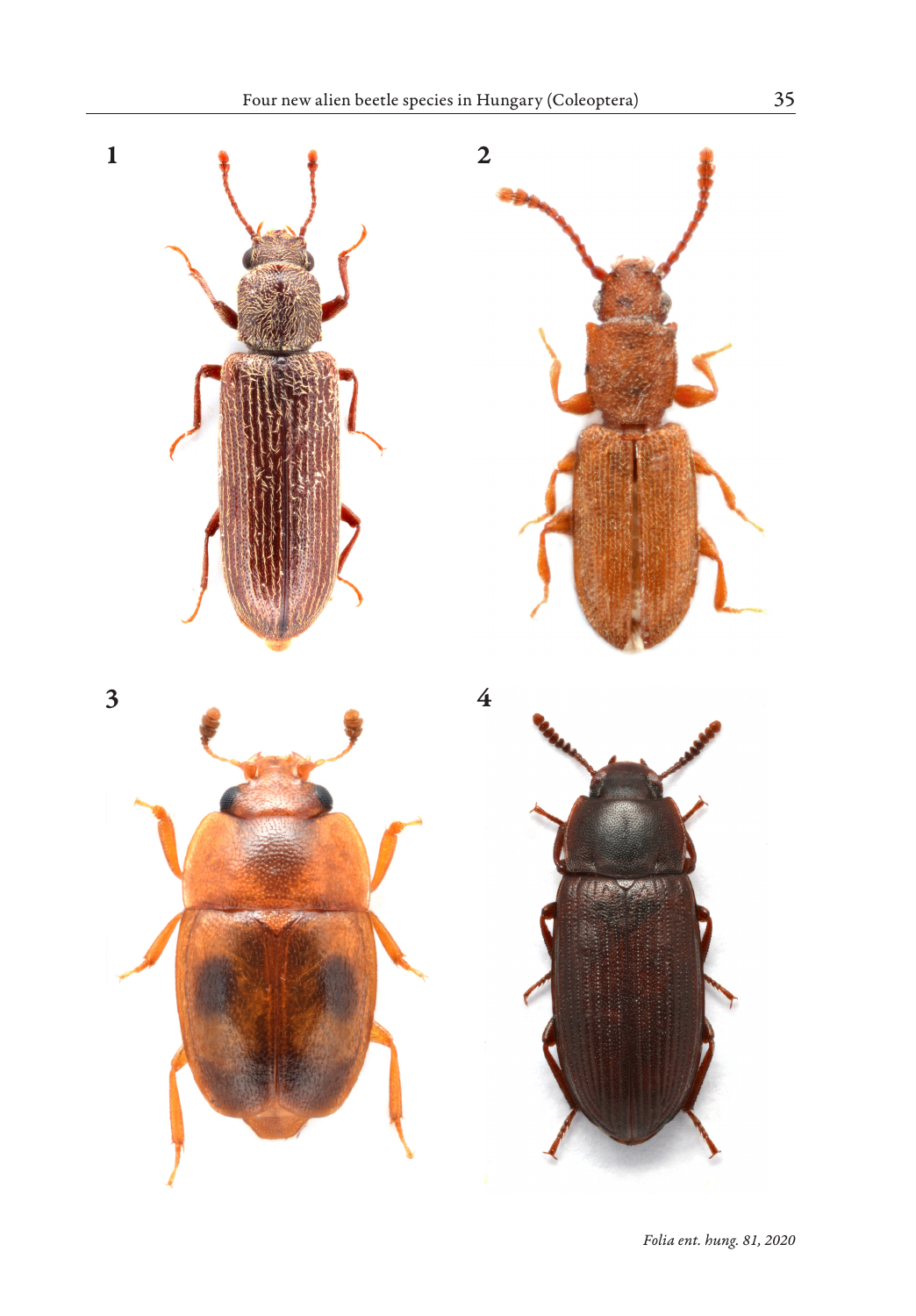# *Silvanus recticollis* Reitter, 1876 (Silvanidae: Silvaninae) (Fig. 2)

*Records* – Budapest: District 23, Soroksár Botanical Garden, N47.3994°, E19.1564°, netting with car, 4.VII.2018, leg. Ottó Merkl (1 specimen, HNHM). – Heves county: Kerecsend, Fácános-berek, N47.7768°, E20.3305°, steppic oak woodland on loess, netting with car, 13.VII.2010, leg. Ottó Merkl (1 specimen, HNHM). – Pest county: Nagykőrös, around Erdő Bt., N47.0520°, E19.6706°, netting with car at sunset, 22.VI.2008, leg. Ottó Merkl (2 specimens, HNHM, formerly misidentified as *Silvanoprus fagi* (Guérin-Ménéville, 1844) in Merkl *et al*. 2011); Ócsa, Alsópakony, military training area, N47.3231°, E19.3181°, netting with car at sunset, 22.VI.2006, leg. Ottó Merkl (1 specimen, HNHM, formerly misidentified as *Silvanoprus fagi* in MERKL 2018); Vác, Naszály, southern side, N47.8284°, E19.1331°, netting with car at sunset, 14.VII.2007, leg. Ottó Merkl (1 specimen, HNHM, formerly misidentified as *Silvanoprus fagi* in Merkl 2010).

*Notes* – *Silvanus recticollis* is indigenous in East, South and Southeast Asia. It has been introduced to the United States and Europe, but date of the first record in Europe is unknown (DENUX & ZAGATTI 2010). It is known from Denmark, France, Germany, Italy (Dodelin 2016), Croatia, Czechia (Vávra *et al*. 2017) and Britain (Lane 2019). Larvae develop in plant debris, e.g. in compost heaps. Adults fly at sunset.

*Silvanus recticollis in Hungary* – All Hungarian specimens were collected at sunset with net attached to the roof of a car. The localities are in different regions of Hungary, so the species must be widely distributed in the country.

Proposed Hungarian name: jövevény fogasnyakú-lapbogár.

*Epuraea (Haptoncus) ocularis* Fairmaire, 1849 (Nitidulidae: Epuraeinae) (Fig. 3)

*Records* – Bács-Kiskun county: On 27 September 2020 Tamás Kiss posted a picture of *Epuraea ocularis* on a Hungarian citizen science website (https://www.izeltlabuak.hu). The uploader attached the exact date and location of the finding (https://www.izeltlabuak.hu/talalat/147178): Kiskunhalas, Hattyú utca 12, N46.4229°, E19.4790°, 14.IX.2020, observed and photographed by Tamás Kiss. *–* Budapest: Budapest, District 16, Pálya utca 44, N47.5176°, E19.1565°, from fermenting persimmon, 30.IX.2020, leg. István Matskási (2 specimens, HNHM); District 21, Csepel-Kertváros, Kolozsvári utca 4, N47.4276°, 19.0786°, from fermenting peach, 22.VII.2019, leg. Ottó Merkl (2 specimens, HNHM); same, but from fermenting apple, 27.VII.2020 (1 specimen,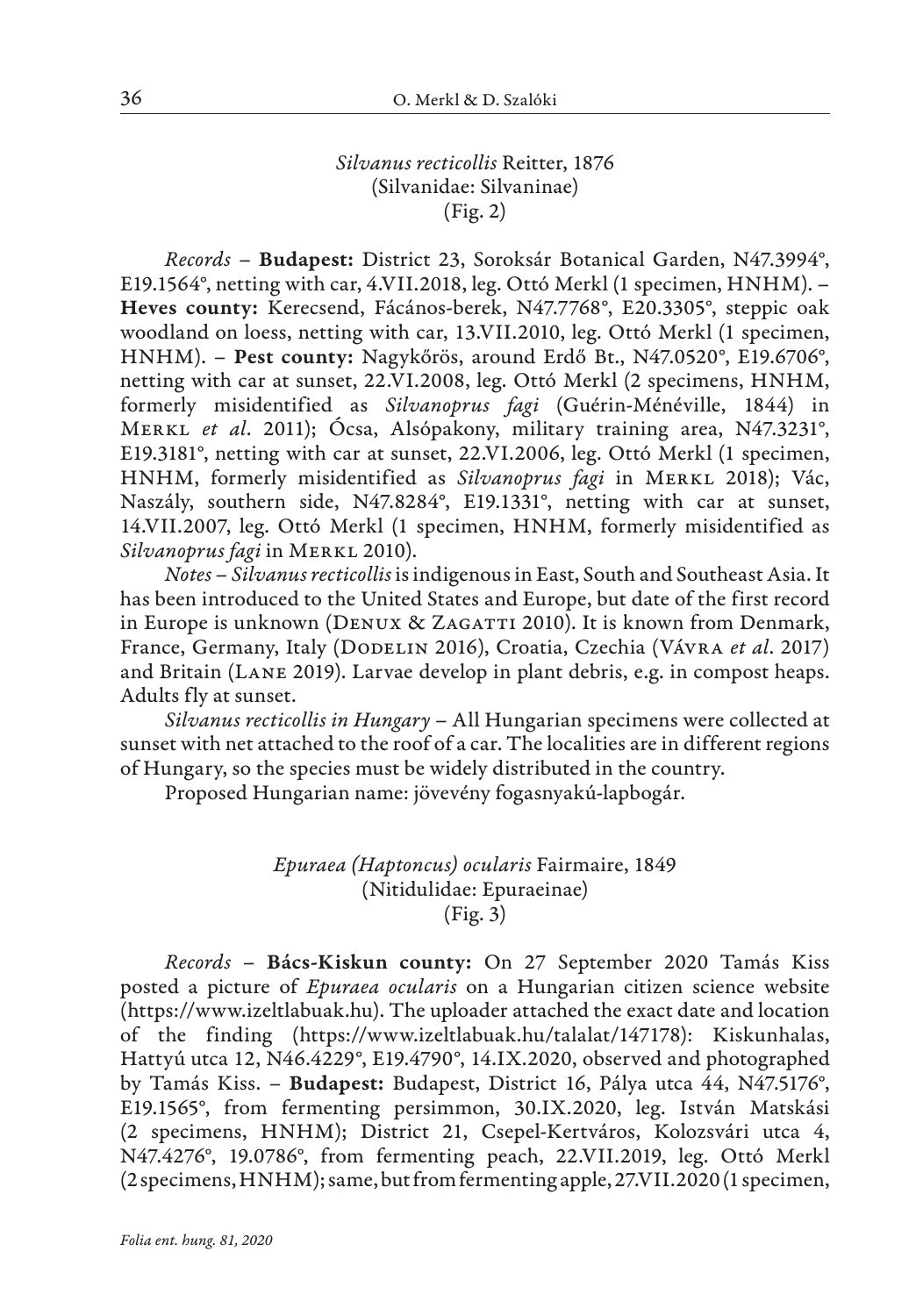HNHM). – **Somogy county:** Balatonfenyves, Kócsag utca (= street), N46.7126°, E17.4717°, light trap, 1–2.VII.2015, leg. Dezső Szalóki (1 specimen, CDS); same, but 1–3.VIII.2018 (1 specimen, CDS); same, but 19.X.2019 (1 specimen, CDS); same, but 15–16.IX.2020 (1 specimen, CDS); same, but on fruits of fig, 19.X.2019 (9 specimens, CDS).

*Notes – Epuraea ocularis* is a widely distributed palaeotropical beetle indigenous in the tropical Asia (DENUX & ZAGATTI 2010) and the tropical Africa (JELÍNEK 1977). According to CLINE & AUDISIO (2011), "over the past two decades, this species has become one of the most pervasive sap beetle species in the world, being transported mostly through global agricultural commerce into previously undocumented areas". The species is now considered cosmopolitan, the countries of occurrence are listed in BIBIN (2017), CLINE & AUDISIO (2011), Rittner & Nir (2017), Jelínek & Audisio (2007), Tsinkevich & Solodovnikov (2014) and Vávra & Průdek (2016). In Europe, the first record is from Italy in 1900 (DENUX & ZAGATTI 2010), and now the species is known from a number of countries in the central and southern parts of Europe.

Larvae of *Epuraea ocularis* develop mainly in fermenting fruits and also in other decaying vegetable matter or in fungal sporocarps. Pupation takes place in the soil. Adults are found on the same substrates, visit flowers or are attracted by artificial light sources (TSINKEVICH & SOLODOVNIKOV 2014). TSUKADA et al. (2005) suggested that *Epuraea ocularis* could be used as pollinator of cherimoya (*Annona cherimola*), a beetle-pollinated tropical orchard tree, by mass release in greenhouses.

*Epuraea ocularis in Hungary* – The specimens collected in Hungary were found in residential areas, on decomposing fallen fruits of apple, fig, peach and persimmon, or collected at light. Based on the known localities it can be stated that the species is widely distributed and naturalised in Hungary. In Budapest, *Epuraea ocularis* was collected from fallen fruits along with strawberry sap beetle, *Stelidota geminata* Say, 1825 and pineapple sap beetle, *Urophorus humeralis* (Fabricius, 1798) – both are invasive beetles recorded in Hungary for the first time in the 2000's (Merkl *et al*. 2009, Németh *et al*. 2017).

Proposed Hungarian name: szemfoltos fénybogár.

*Cynaeus angustus* (J. L. LeConte, 1851) (Tenebrionidae: Diaperinae) (Fig. 4)

*Records* – Budapest: On 13 December 2020 Márk Lukátsi posted a picture of *Cynaeus angustus* on a Hungarian citizen science website (https://www.izeltlabuak.hu). The uploader attached the exact date and location of the finding (https://www.izeltlabuak.hu/talalat/164092): Budapest, District 22, Kamaraerdei út 8, N47.4316°, E19.0024°, 10.VII.2020, observed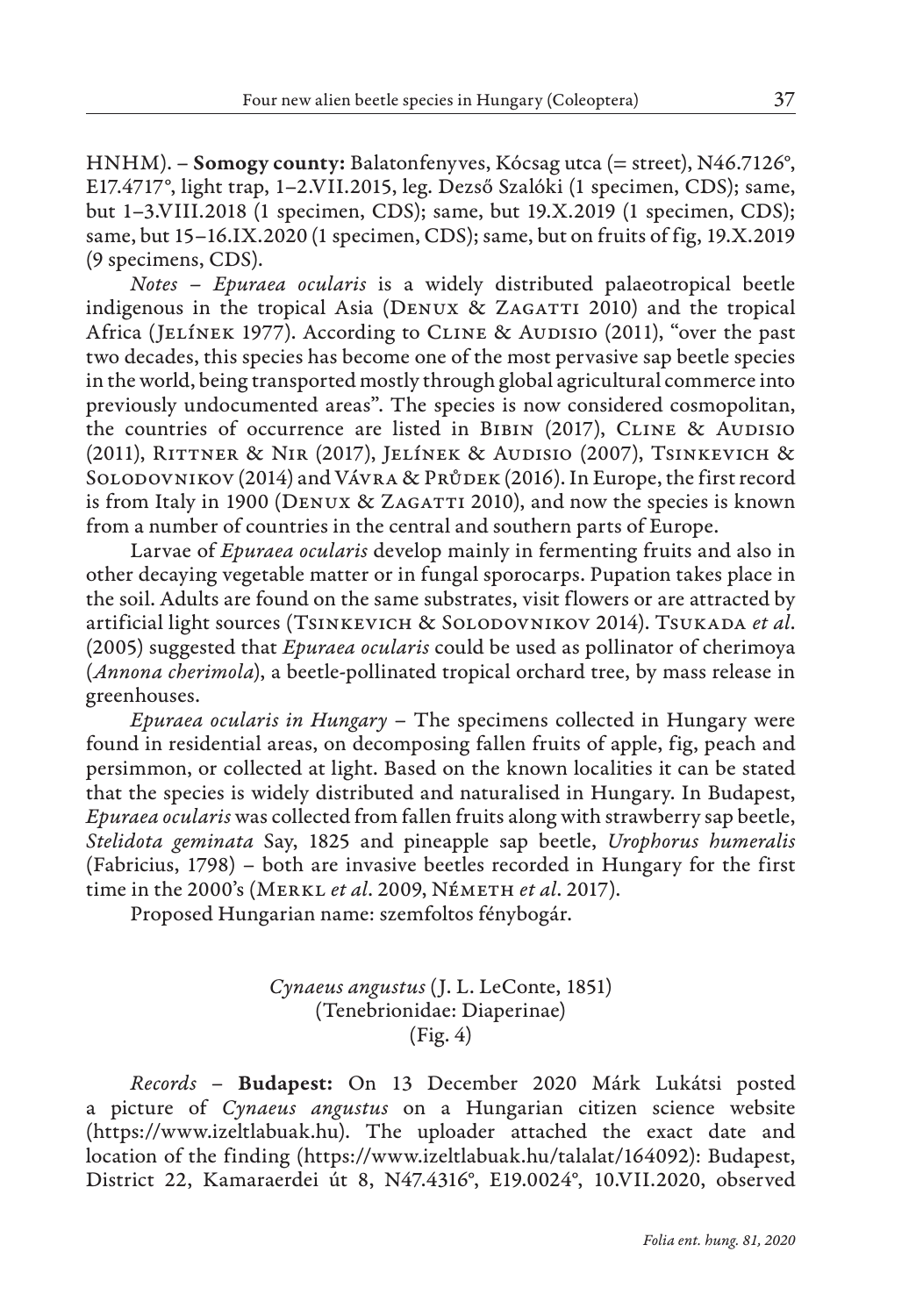and photographed by Márk Lukátsi. – Fejér county: Sárszentágota, between Sós-tó and Kis-tó, N46.9681°, E18.5545°, light trap, 9.V.2020, leg. Attila Takács (1 specimen, CDS); same, but 11.V.2020 (2 specimens, CDS); same, but 8.VI.2020 (7 specimens, CDS); same, but 17.VIII.2020 (1 specimen, CDS); same, but 31.VIII.2020 (5 specimens, CDS, 2 specimens, HNHM). – Szabolcs-Szatmár-Bereg county: Bököny, Szár-hegy, N47.7230°, E21.7097°, at light, 10.V.2020, leg. Norbert Tóth (1 specimen, CDS); same but 20.V.2020 (1 specimen, CDS); same, but 9.VII.2020 (1 specimen, CDS).

*Notes* – The history of dispersal, life history, economic importance and control of the larger black flour beetle, *Cynaeus angustus* was discussed in detail by Kovalenko *et al*. (2016, see also references therein), so only a few poin ts are repeated hereunder. Originally the species was endemic in the Sonoran and Chihuahuan Deserts (Southwestern USA and Northwestern Mexico), where it was collected mainly from rotting remains of succulent plants (cactuses, agaves, yuccas etc.). From the 1920's the species expanded its distribution eastwards (to the eastern coast of North America) and northwards (Canadian states). In 1964, it intercepted in Dublin (Ireland), in a shipment of tobacco originating from Georgia (USA), but this was not followed by establishment.

The first record in continental Europe was published in 1989 from Sweden, but it was based on misidentified specimens of *Cynaeus depressus* Horn, 1870, another alien species of North American origin. Records based on correctly identified specimens of *C. angustus*, collected also in Sweden, were published in 2002. Since then, the species was found also in Finland, Germany, France, Latvia, Russia, Ukraine, Poland, Czechia, South Korea, Japan and Thailand (Iwan *et al*. 2020, Kovalenko *et al*. 2016, Novák *et al*. 2019).

*C. angustus* is a stored grain pest. It prefers maize, but infests other cereals, cereal products, tobacco, dried fruits and other vegetable matter. It is found sometimes under bark and hay bales, and KRÓLIK (2019) collected it in dry sporocarps of oyster mushroom, *Pleurotus ostreatus*, growing on poplar wood.

*Cynaeus angustus in Hungary* – The specimens from Bököny were collected at a light bulb in a goose farm. The beetles came most probably from the fodder of the geese. The light trap capturing the specimens from Sárszentágota operated also in a farm area with various livestock and stored grain. The single specimen observed in Budapest was attracted by UV light in a garden of a residential area where poultry and sheep are kept in the neighbouring homes. The three localities are in different regions of Hungary, so the species must be widely distributed in the country.

Iwan *et al*. (2020) mention HU (= Hungary) among the symbols of the countries of occurrence. It is probably based on the citizen science website mentioned above (https://www.izeltlabuak.hu), where a photo (https://www.izeltlabuak.hu/talalat/113418) of one of the specimens collected at Bököny is found, uploaded by the collector, Norbert Tóth. However, this is not a real publication, this is the reason why the species is recorded here as new to Hungary.

Proposed Hungarian name: kukoricarontó gyászbogár.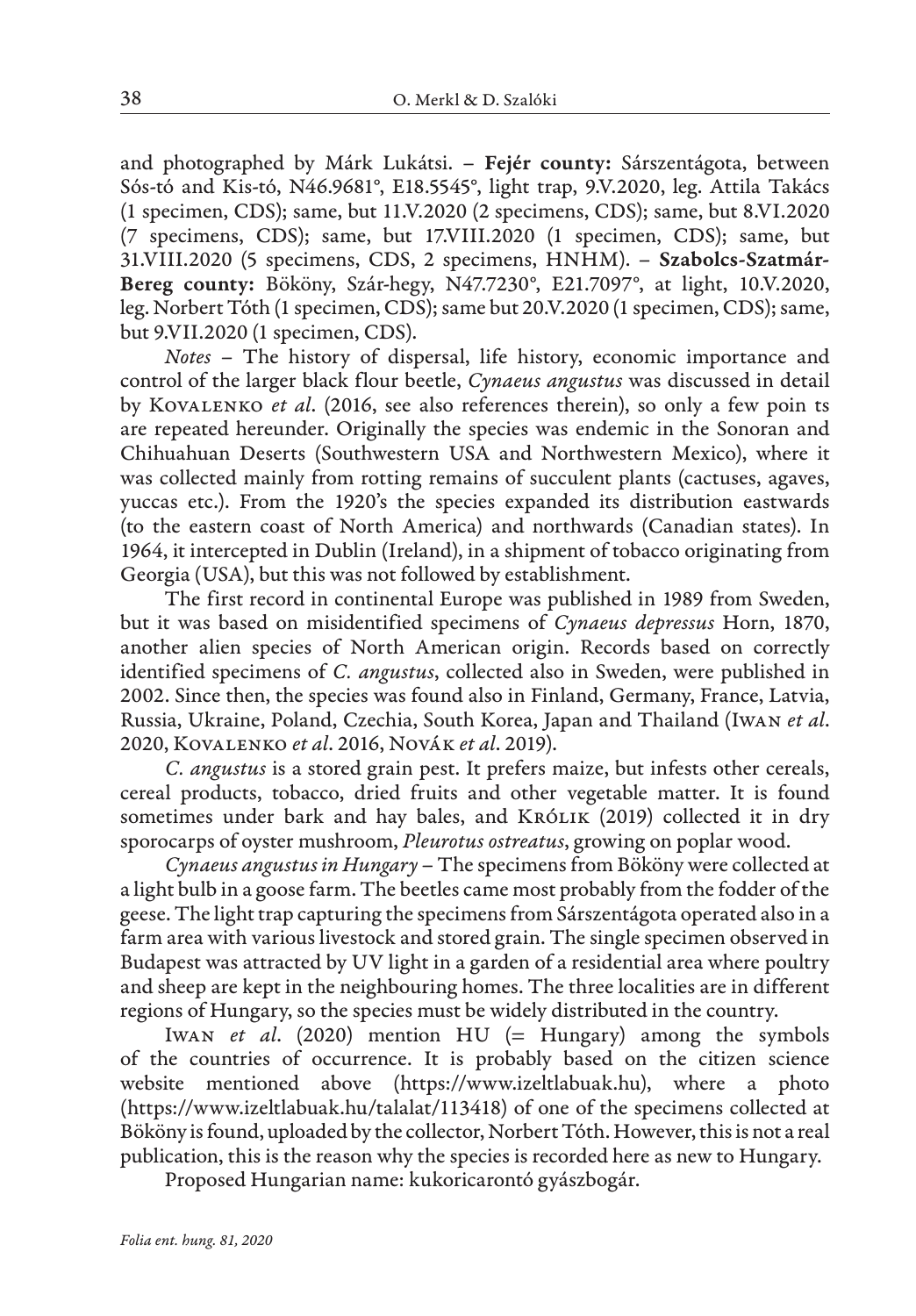\*

*Acknowledgements* – Our thanks are due to Tamás Kiss (Kiskunhalas), Márk Lukátsi (Budapest), István Matskási (Budapest), Attila Takács (Budapest) and Norbert Tóth (Bököny) for donating freshly collected specimens to CDS and HNHM and/or for habitat information.

## **REFERENCES**

- Bibin A. R. 2017: Invasive sap beetles Epuraea ocularis and Stelidota geminata (Coleoptera, Nitidulidae) in the Russian Black Sea region. – *Russian Journal of Biological Invasions*  8: 301–302. https://doi.org/10.1134/S2075111717040014
- Cline A. R. & Audisio P. 2011: Epuraea (Haptoncus) ocularis Fairmaire (Coleoptera: Nitidulidae) recently found in the U.S.A., with comments on nearctic members of Epuraea Erichson. – *The Coleopterists Bulletin* 65: 24–26. https://doi.org/10.1649/0010-065X-65.1.24
- DENUX O. & ZAGATTI P. 2010: Coleoptera families other than Cerambycidae, Curculionidae sensu lato, Chrysomelidae sensu lato and Coccinellidae. Chapter 8.5. – In: Roques A., Kenis M., Lees D., Lopez-Vaamonde C., Rabitsch W., Rasplus J.-Y. & Roy D. (eds): *Alien terrestrial arthropods of Europe*. *Biorisk* 4: 315–406. https://doi.org/10.3897/biorisk.4.61
- Dodelin B. 2016: Silvanus recticollis nouveau en France. *EntomoData*. Online: https://entomodata.wordpress.com/2016/10/17/silvanus-recticollis-nouveau-en-france/ [Accessed 20 May 2020.]
- Geis K.-U. 1996: Unbemerkte Einbürgerung und Ausbreitung des nordamerikanischen Grubenhalsigen Splintholzkäfers, Lyctus cavicollis LeConte, in Mitteleuropa, nebst Anmerkungen zur möglichen Einschleppung zweier anderer nearktischer Lyctiden (Coleoptera, Lyctidae). – *Anzeiger für Schädlingskunde* 69(2): 31–39. https://doi.org/10.1007/BF01907666
- Geis K.-U. 2014: Dritter Massenbefall einer invasiven Art der Splintholzkäfer an Rotbuchenholz – Lyctus cavicollis Lec. erweitert in Mitteleuropa das Spektrum seiner Wirtsarten (Coleoptera: Bostrichidae: Lyctinae). – *Mitteilungen des entomologischen Vereins Stuttgart* 49: 31–32.
- Iwan D., Löbl I., Bouchard P., Bousquet Y., Kamiński M., Merkl O., Ando K. & SCHAWALLER W. 2020: Family Tenebrionidae Latreille, 1802. - In: IWAN D. & LÖBL I. (eds): *Catalogue of Palaearctic Coleoptera. Volume 5. Revised and Updated Second Edition. Tenebrionoidea*. Brill, Leiden-Boston, pp. 104–475.
- Jelínek J. 1977: Revision of the genus Epuraea Er. from Africa with remarks to related genera (Col., Nitidulidae). – *Acta Entomologica Musei Nationalis Pragae* 39: 345–397.
- Jelínek J. & Audisio P. 2007: Nitidulidae. In: Löbl I. & Smetana A. (eds): *Catalogue of Palaearctic Coleoptera, Vol. 4*. Apollo Books, Stenstrup, pp. 459–491.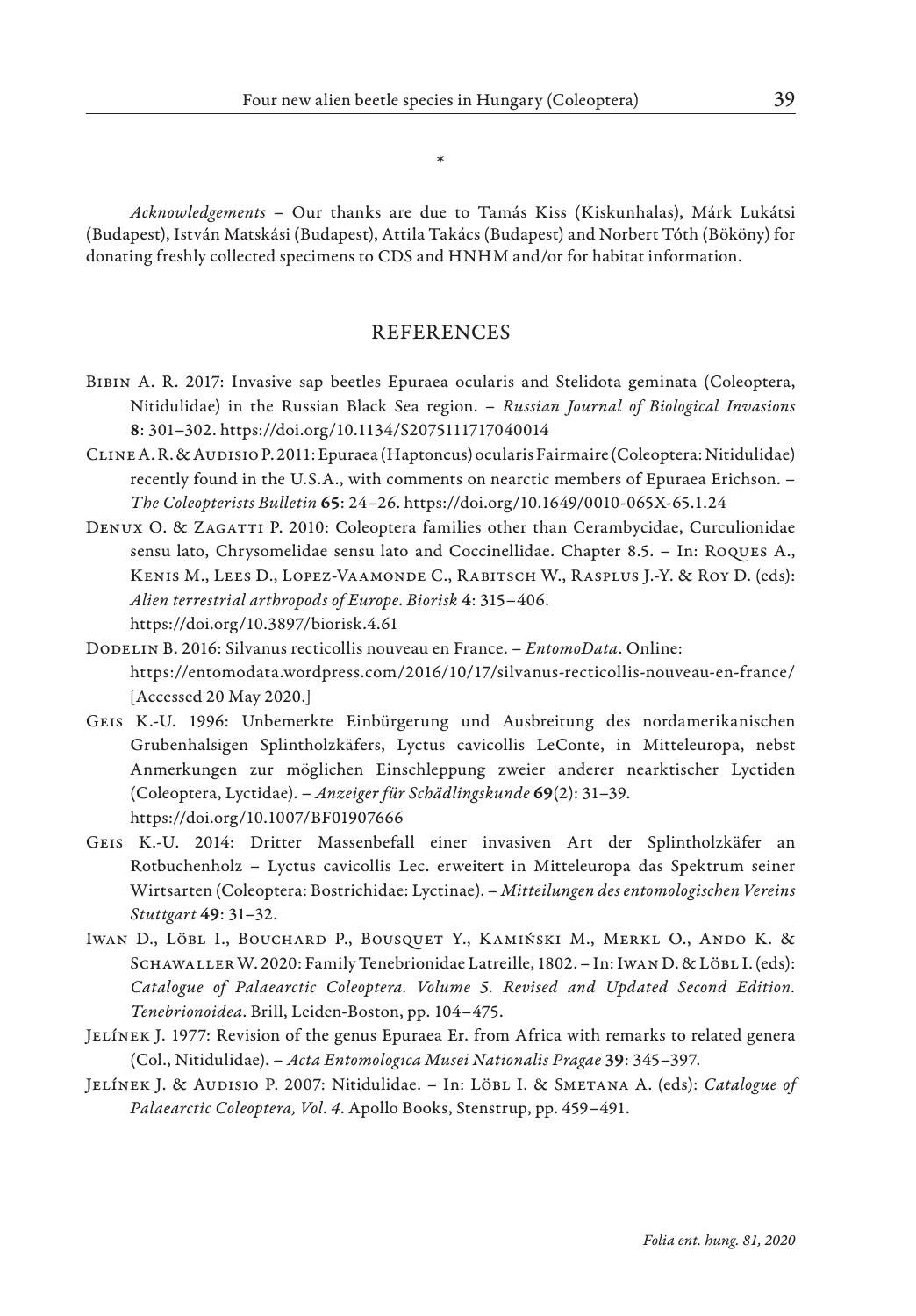- Kovalenko Y. N., Drogvalenko A. N. & Khryapin R. A. 2016: First record of the larger black flour beetle (Cynaeus angustus) (Coleoptera: Tenebrionidae) from Russia, with a review of its North American and trans-continental expansion. – *Zoosystematica Rossica* 25(2): 291–294. https://doi.org/10.31610/zsr/2016.25.2.291
- Królik R. 2019: Dane o występowaniu w Polsce kilku nowych i niedawno odkrytych gatunków chrząszczy (Coleoptera). (Data on the occurrence of several new and recently discovered beetle species in Poland (Coleoptera).) – *Acta entomologica silesiana* 27: (online 011): 1–5. https://doi.org/10.5281/zenodo.3249864
- Lane S. A. 2019: Silvanus recticollis Reitter 1876 (Silvanidae) new to Britain. *The Coleopterist* 28(3): 128.
- Liu L.-Y. & Geis K.-U. 2019: A synopsis of the Lyctine beetles of Eurasia with a key to the species (Insecta: Coleoptera: Bostrichidae: Lyctinae). – *Journal of Insect Biodiversity* 9(2):34–56. https://doi.org/10.12976/jib/2019.09.2.1
- Merkl O. 2010: A Naszály bogárfaunája (Coleoptera). (Beetles (Coleoptera) of Mt Naszály (Hungary).) – In: Pintér B. & Tímár G. (eds): *A Naszály természetrajza. Tanulmánygyűjtemény. Rosalia (A Duna-Ipoly Nemzeti Park Igazgatóság tanulmánykötetei, 5.)* Duna-Ipoly Nemzeti Park Igazgatóság, Budapest, pp. 533–639.
- Merkl O. 2014: A Tamariska-dombon megfigyelt rovarok. [Insects observed on Tamariska Hill.] In: Tenk A., Merkl O. & Gergely A.: *Csepel természeti képe. (Csepel – Nature and Geography.)* Csepeli Városkép Kft., Budapest, pp. 96–109.
- Merkl O. 2018: Bogarak az Ócsai Gyakorlótérről (Coleoptera). (Beetles (Coleoptera) from the Ócsa Military Training Area.) – In: Korda M. (ed.): *Természetvédelem és kutatás a Turjánvidék északi részén. Tanulmánygyűjtemény. (Nature conservation and research in Northern Turján Region.) Rosalia (A Duna-Ipoly Nemzeti Park Igazgatóság tanulmánykötetei, 10.).* Duna-Ipoly Nemzeti Park Igazgatóság, Budapest, pp. 639–664.
- Merkl O., Lőkkös A. & Szalóki D. 2009: A szamócafénybogár (Stelidota geminata) Magyarországon (Coleoptera: Nitidulidae). (First records of the strawberry sap beetle (Stelidota geminata) in Hungary (Coleoptera: Nitidulidae).) – *Növényvédelem* 45(11): 615–617.
- Merkl O., Szalóki D., Kutasi Cs., Mészáros Á., Podlussány A. & Tallósi B. 2019: *Biodiverzitás a Soroksári Botanikus Kertben – Bogarak. (Biodiversity in the Soroksár Botanical Garden – Beetles.)* – Magyar Biodiverzitás-kutató Társaság & SZIE Kertészettudományi Kar, Soroksári Botanikus Kert, Budapest, 179 pp.
- MERKL O., Szél Gy. & TALLÓSI B. 2011: Adatok a "Nagykőrösi pusztai tölgyesek" Natura 2000 terület bogárfaunájához (Coleoptera). (Data on the beetle fauna (Coleoptera) of the Nagykőrösi pusztai tölgyesek Natura 2000 site, Hungary.) – In: Verő Gy. (ed.): *Természetvédelem és kutatás a Duna–Tisza közi homokhátságon. Tanulmánygyűjtemény. (Nature conservation and research on the Sandridge of the Danube–Tisza Interfluve.) Rosalia (A Duna-Ipoly Nemzeti Park Igazgatóság tanulmánykötetei, 6.).* Duna-Ipoly Nemzeti Park Igazgatóság, Budapest, pp. 139–199.
- Németh T., Merkl O., Romsauer J., Seres G. & Szalóki D. 2017: New country records and confirmed occurrences of beetles in Hungary (Coleoptera). – *Folia entomologica hungarica* 78: 27–34. https://doi.org/ 10.17112/FoliaEntHung.2017.78.27